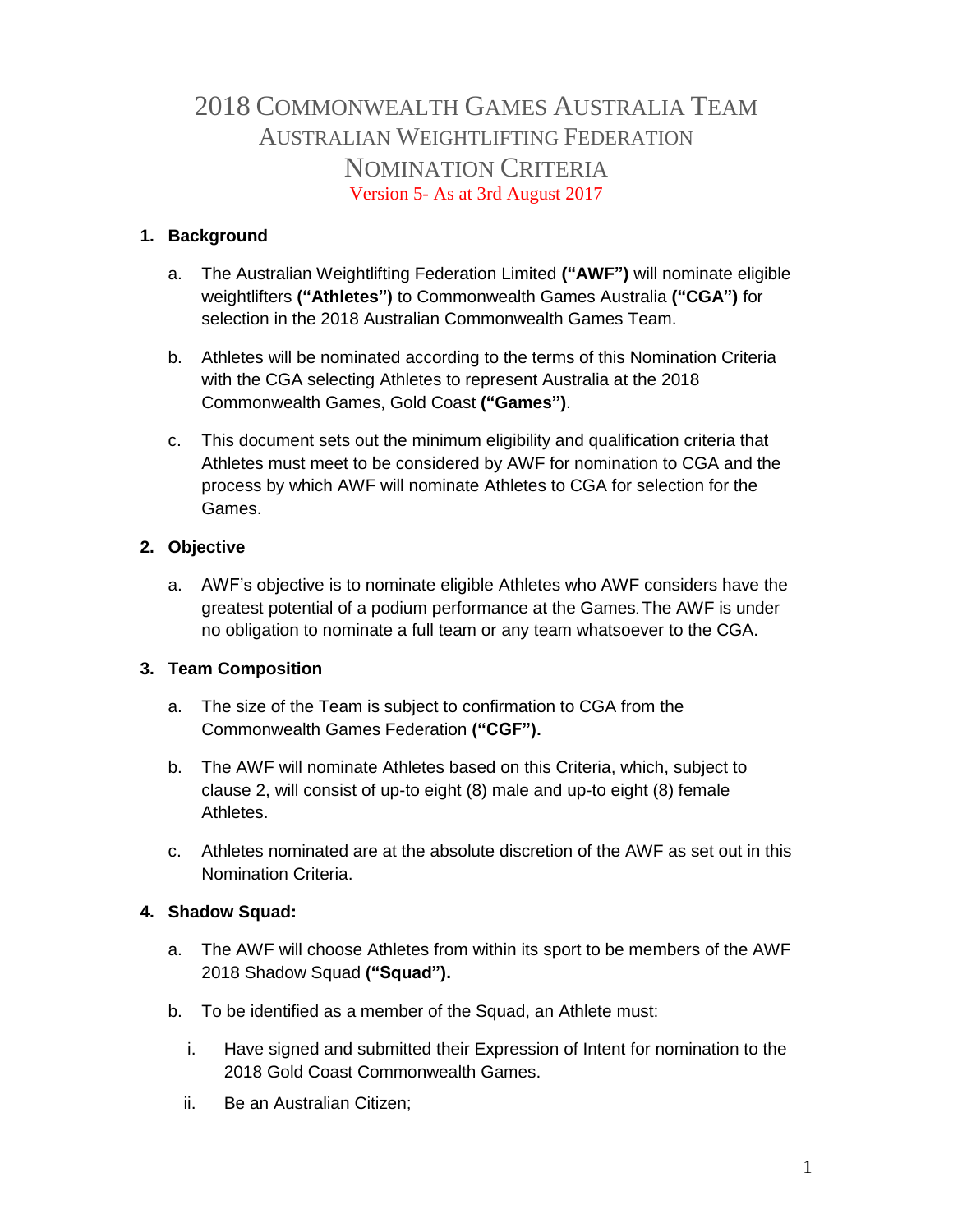- iii. Be a financial member of the AWF and registered on the AWF database;
- iv. Have not breached any applicable anti-doping policy or have had a sanction imposed which has not been completed;
- v. Have been a member of ADAMS for a minimum of six (6) months prior to the Commonwealth Games taking place 4-15 April 2018;
- vi. Have competed in at least one (1) IWF sanctioned event (Appendix 1) within the qualification period of 24 October 2016 - 31 October 2017;

Please note Athletes will be able to independently fund their own participation in an international event during this qualification period providing they have approval from the AWF.

- vii. Have attained the AWF AII Standard during the period 1 January 2016 to 3 rd December 2017;
- viii. Have signed the squad Team Agreement;

#### **5. Nomination Qualifying Events:**

- a. Squad performances at any one of the CGA Nomination Qualifying Events **("Qualifying Events")**, will be used to rank Athletes.
- b. The Qualifying Events are:
	- i. 2017 Australian International / Australian Open to be held on 17-18-19 March 2017 in Melbourne, Victoria;
	- ii. 2017 Australian Championships to be held on 2-3-4 June in Hobart, Tasmania;
	- iii. Pacific Cup to be held on the  $5<sup>th</sup>$  August in New Caledonia
	- iv. 2017 Oceania & Commonwealth Championships to be held during the period 3 - 10 September in Carrara, Gold Coast, Queensland (Guest performances to be included for CGA Ranking. For Guest performances to be included in CGA ranking an individual MUST have competed in a recognised IWF qualification event prior to the Guest appearance); and
	- v. Final Nomination Trials to be held on 17 December 2017 in Sydney, New
	- vi. South Wales (see point 5e).
- c. Rankings will be updated after the conclusion of each Qualifying Event. The Final Shadow Team Rankings will be announced on the 3rd December 2017
- d. Only results from the Qualifying Events will be considered for CGA Nomination Ranking.
- e. The 2017 Gold Coast Commonwealth Games Final Nomination Trials to be held on Sunday 17th December in Sydney Olympic Park, Homebush, Sydney,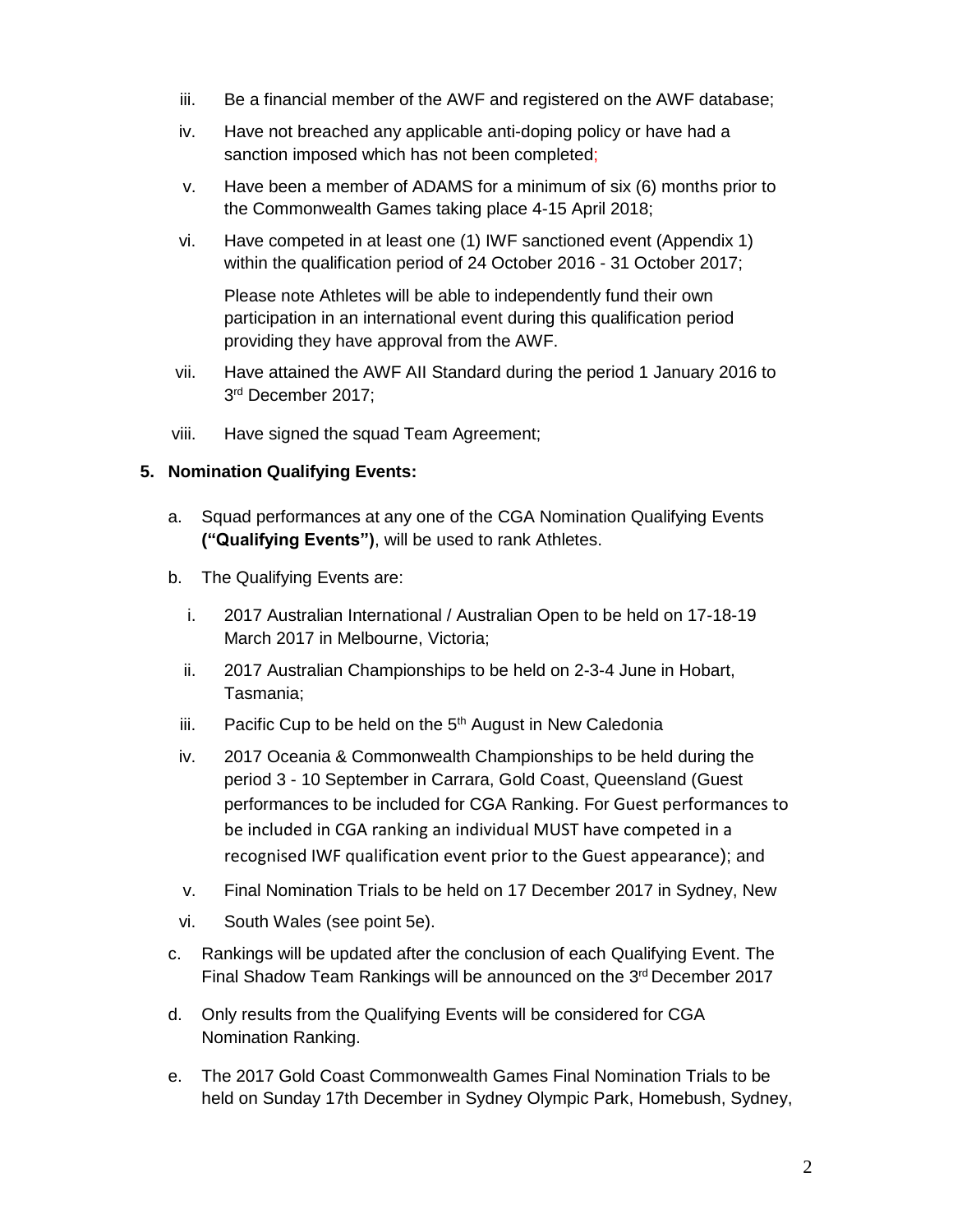NSW will comprise of athletes who have met all the Shadow Team Nomination Criteria and achieved the standards listed below between January 2017 to 3<sup>rd</sup> December 2017. However, an athlete having fulfilled all Nomination Criteria may opt to enter the Final Trials in any bodyweight category they choose

| F48 | F53        | F58 | F63        | F69 | <b>F75</b> | <b>F90</b> | $F+90$  |
|-----|------------|-----|------------|-----|------------|------------|---------|
| 129 | 140        | 164 | 188        | 185 | 188        | 190        | 190     |
| M56 | <b>M62</b> | M69 | <b>M77</b> | M85 | <b>M94</b> | M105       | $M+105$ |
| 189 | 211        | 241 | 271        | 279 | 295        | 299        | 316     |

f. Athletes MUST compete in the 2017 Gold Coast Commonwealth Games Final Nomination Trials to be considered for Nomination (clause 6) unless unable to do so by reason of extenuating circumstances (clause 8).

## **6. Making of Nominations:**

- a. At the conclusion of the 2017 Gold Coast Commonwealth Games Final Nomination Trials, the AWF will nominate the highest ranked male and female squad Athlete within each weightlifting bodyweight category that will be contested at the 2018 Gold Coast Games providing they have:
	- i. competed in the 2017 Gold Coast Commonwealth Games Final Nomination Trials unless unable to do so by reason of extenuating circumstances;
	- ii. met the minimum AWF AII Standard for men and women; and
	- iii. satisfied all criteria set out in this Nomination Criteria.
- b. For the avoidance of any doubt, the AWF Nomination Committee will:
	- i. Only nominate Athletes who have competed at the 2017 Gold Coast Commonwealth Games Final Nomination Trials unless unable to do so by reason of extenuating circumstance;
	- ii. Only nominate Athletes who have satisfied the requirements described in this Nomination Criteria and achieved minimum AWF Standard AII for men and for women;
	- iii. Only nominate Athletes who have signed the appropriate forms issued from time to time by the CGA & the AWF;
	- iv. Only nominate Athletes who are Australian citizens;
	- v. Not nominate more Athletes than the number confirmed by the Commonwealth Games Federation **("CGF")** to CGA (i.e. up-to 8 Men Athletes and up-to 8 Women Athletes);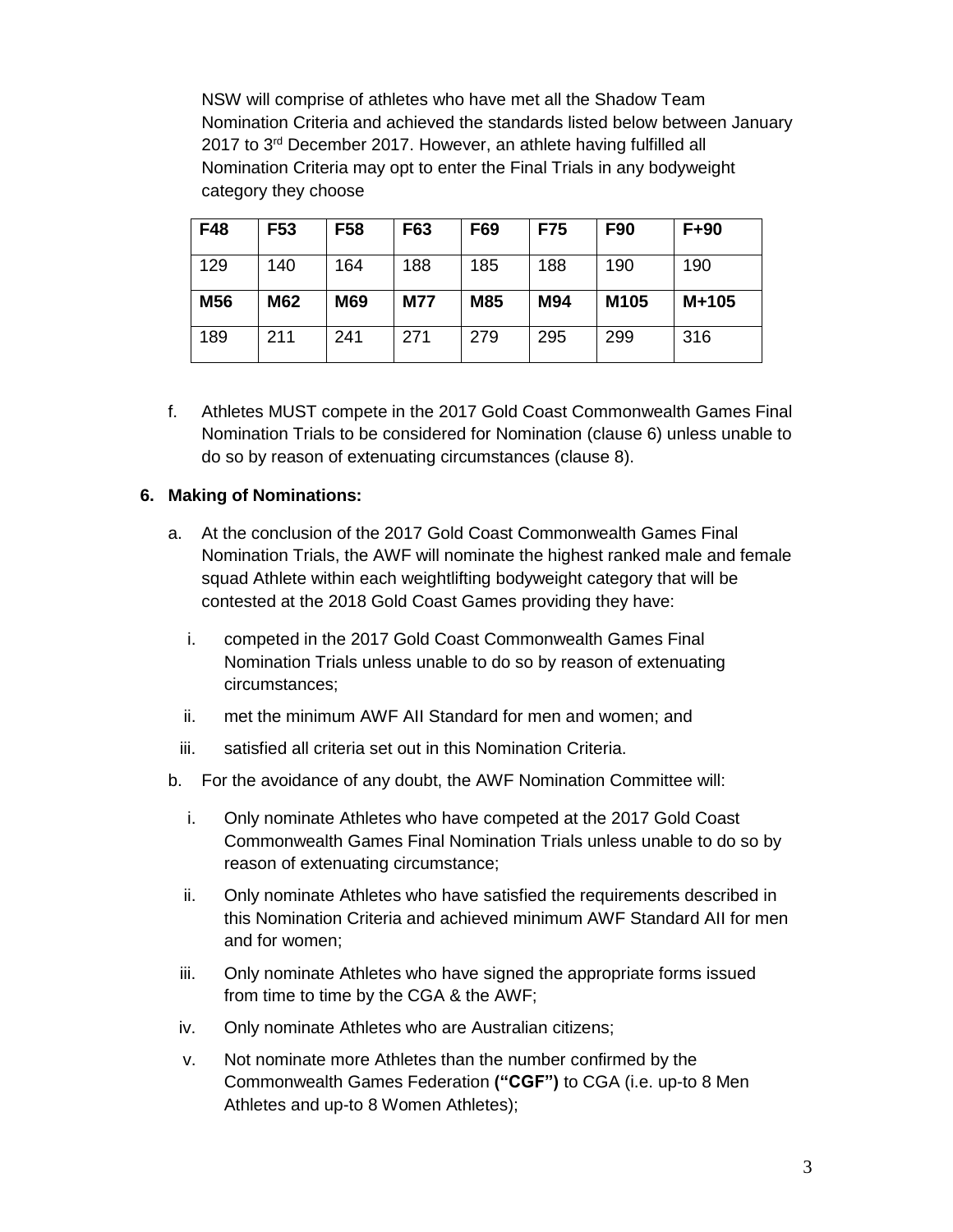- vi. Not nominate Athletes who have breached the WADA, ASADA, AWF, IWF, CGA Anti-Doping rules and have had a sanction imposed which has not been completed;
- vii. Only consider results, for the purpose of ranking Athletes within each bodyweight category, in the following five (5) events:
	- a. 2017 Australian International / Australian Open to be held on 17-18- 19 March 2017 in Melbourne, Victoria;
	- b. 2017 Australian Championships to be held on 2-3-4 June in Hobart, Tasmania;
	- c. 2017 Pacific Cup to be held on the  $5<sup>th</sup>$  August in New Caledonia
	- d. 2017 Oceania & Commonwealth Championships to be held during the period 3-10 September in Carrara, Gold Coast, Queensland.
	- e. 2017 Gold Coast Commonwealth Games Final Nomination Trials to be held on Sunday 17th December in Sydney, NSW.
- viii. Only nominate the number 1 ranked Athlete within each senior bodyweight category at the conclusion of all five CGA Nomination Qualifying Events.
	- a. In the instance where two (2) or more Athletes are ranked equal 1st, the Athletes total calculated off the two most recent Qualifying performances will be used to rank Athletes.
	- b. In the instance where both Athletes top two totals are equal, then the Athletes total calculated off three most recent Qualifying Event performances will be used to rank Athletes.
	- c. In the instance where both Athletes top three totals are equal, then the Athletes total calculated off the four most recent Qualifying Event performances will be used to rank Athletes.
	- d. In the instance an athlete is ranked  $1<sup>st</sup>$  in 2 bodyweight categories the AWF selectors will nominate the athlete for the category in which the athlete ranks the highest in the Commonwealth Ranking.
	- e. In the instance an athlete is ranked  $1<sup>st</sup>$  in 2 bodyweight categories, the 2<sup>nd</sup> Ranked athlete will be nominated for the category not allocated to the 1<sup>st</sup> Ranked athlete.
	- f. In the instant where a  $2^{nd}$  ranked athlete has produced a higher total than the 1<sup>st</sup> Ranked athlete in the next heavier bodyweight category, the selectors can nominate the 2<sup>nd</sup> Ranked athlete for the heavier bodyweight category.
- c. For the avoidance of doubt, an Athlete is not considered to be a member of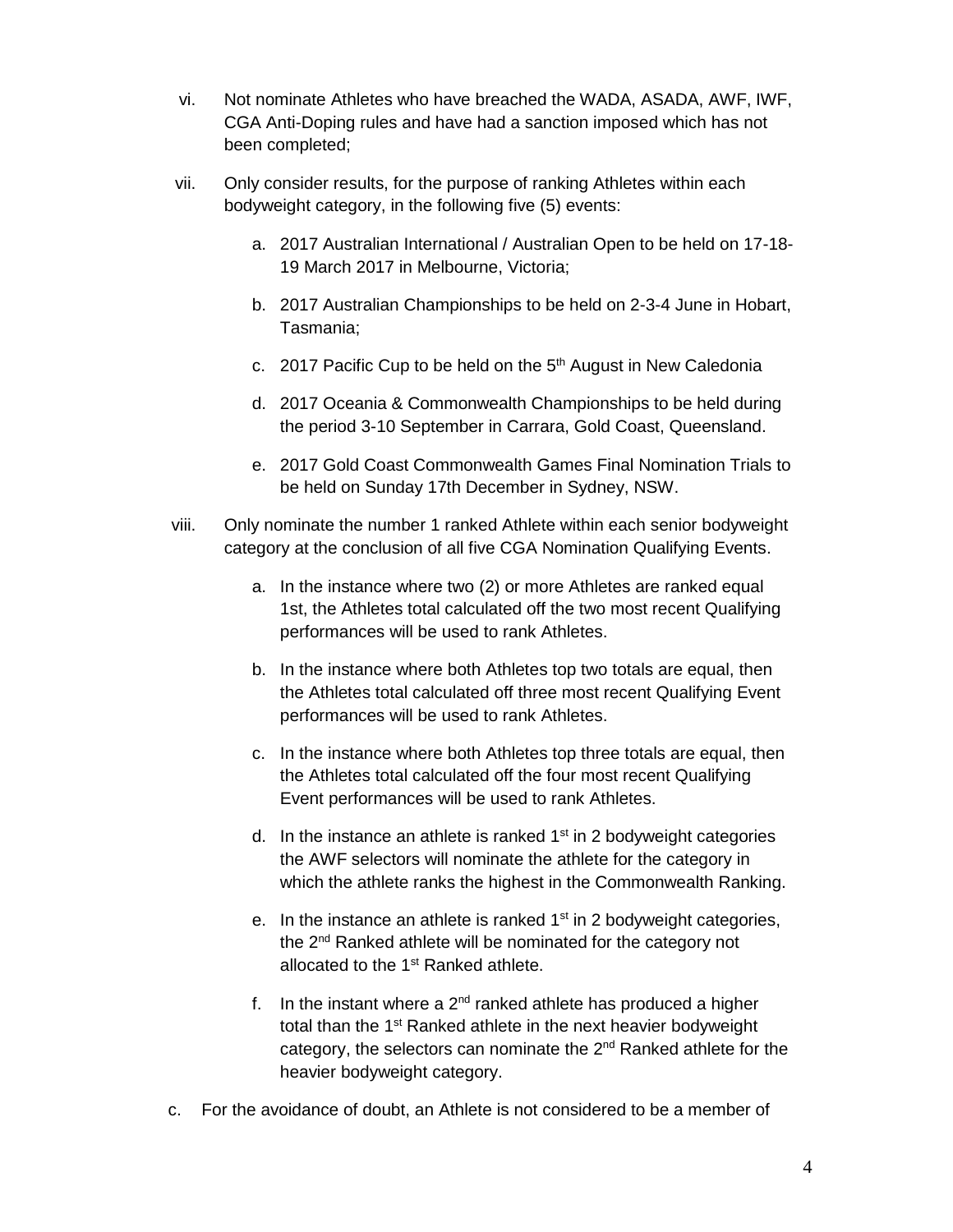the Team until they have been selected by CGA.

- d. Athletes to be nominated to the CGA will be announced by Wednesday 20 December 2017.
- e. Athletes who are selected by CGA to be a member of the 2018 Commonwealth Games Team will be notified via written or verbal communication by a member of CGA or the AWF of their selection once all appeals for nomination have been exhausted (see clause 10).

# **7. Reserve Athletes:**

- a. A maximum of two (2) reserves will be selected for the male and female teams
- b. The AWF will nominate two (2) reserve Athletes for each gender from the Shadow Squad that would have finished highest in their respective bodyweight categories according to the Commonwealth Weightlifting Federation ranking as of 20th Dec 2017.

# **8. Illness/Injury/Misadventure/Extenuating Circumstances.**

- a. In considering the performances of Athletes at events, trials or other attendances required under this Nomination Criteria, the AWF may in their discretion give weight to extenuating circumstances.
- b. For the purposes of clause 8, "extenuating circumstances" means an inability to compete at the 2017 Gold Coast Commonwealth Games Final Nomination Trials arising from:
	- i. Injury or illness
	- ii. Equipment failure
	- iii. Travel delays
	- iv. Bereavement; and/or
	- v. Any other factors reasonably considered by the AWF to constitute extenuating circumstances.
- c. Athletes unable to compete at the 2017 Gold Coast Commonwealth Games Final Nomination Trials required under this Nomination Criteria must advise the AWF Chief Executive Officer in writing via email [mkeelan@awf.com.au](mailto:mkeelan@awf.com.au) of this fact and the reasons BEFORE the commencement of the 2017 Gold Coast Commonwealth Games Final Nomination Trials as required under this Nomination Criteria.
- d. In the case of illness or injury, Athletes will be required to undergo a medical examination by an independent physician or physicians nominated by the AWF.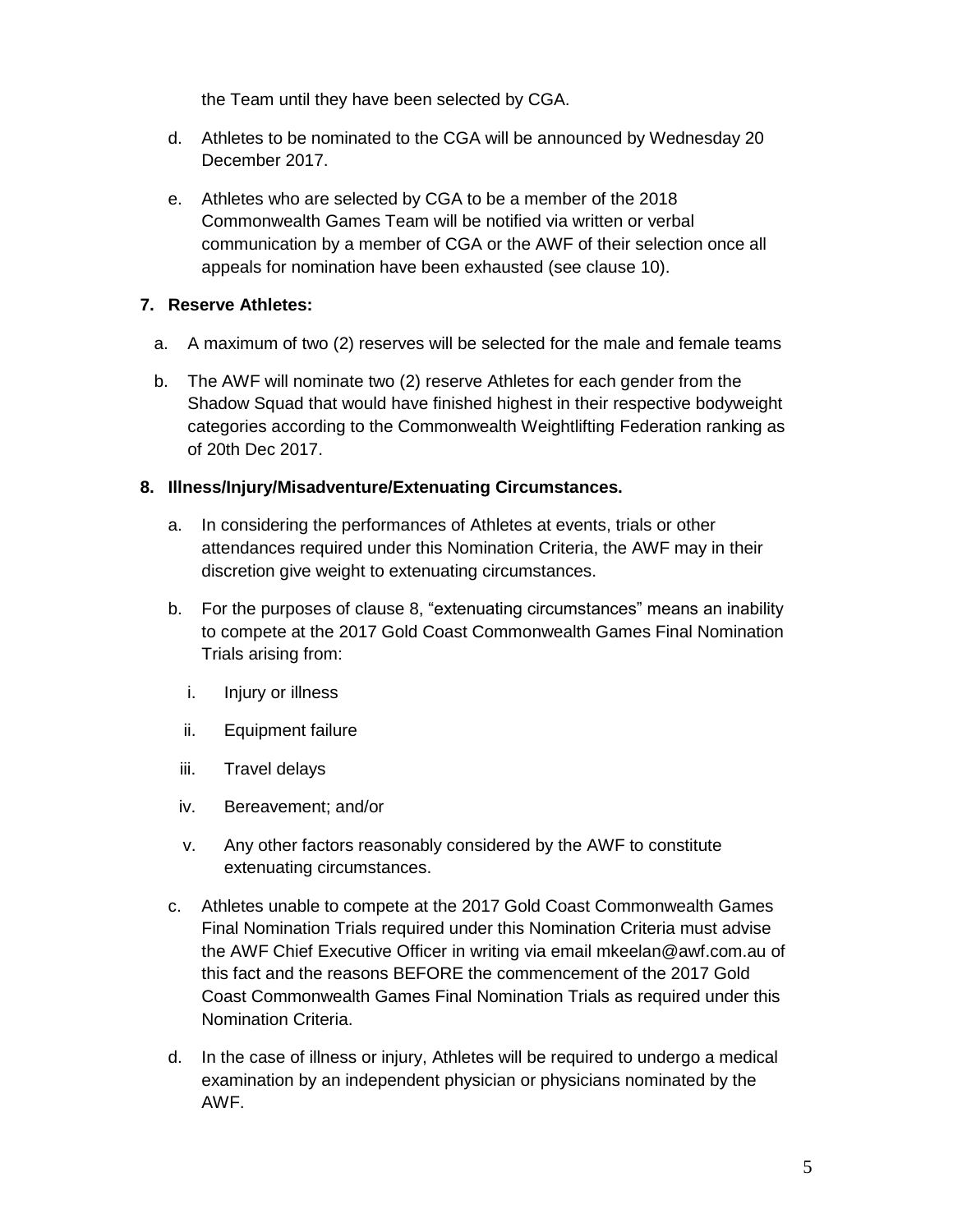e. A decision in each case of extenuating circumstances will be made by the AWF on an individual basis. Any such decision will not be binding on CGA.

# **9. Amendments to Nomination Criteria**

- a. The AWF with the approval of the CGA may amend this Nomination Criteria.
- b. Amended criteria will be distributed by the AWF by email and/or mail to Shadow Team members and posted on the AWF Website [\(www.awf.com.au\)](http://www.awf.com.au/).

### **10. Appeals Process**

- a. Appeals will be conducted in accordance with, and governed by, the procedures provided in the AWF Appeal Process. Any decision made in accordance with that process will be final and binding on the parties and neither party will be entitled to institute or maintain proceedings in any other court or tribunal.
- b. The sole grounds of any appeal are that:
	- i. this Nomination Criteria has not been properly followed and/or implemented;
	- ii. the appellant was not afforded a reasonable opportunity by AWF to satisfy this Nomination Criteria;
	- iii. the nomination decision was affected by actual bias; or
	- iv. there was no material on which the nomination decision could reasonably be based.
- c. The Appeals process is detailed in the document entitled 'Appeals Process'; a copy of which can be downloaded from the AWF website [https://www.awf.com.au](https://www.awf.com.au/)

#### **11. Interpretation**

- a. Words used in this Nomination Criteria have the same meaning ascribed to them in the CGA's Selection By-Law unless a contrary meaning appears from the context.
- b. In this Nomination Criteria, the following words and phrases have the following meaning:
	- i. IWF: mean the International Weightlifting Federation
	- ii. CGA: mean Commonwealth Games Australia
	- iii. CGF: means Commonwealth Games Federation
- iv. AWF: mean the Australian Weightlifting Federation Limited